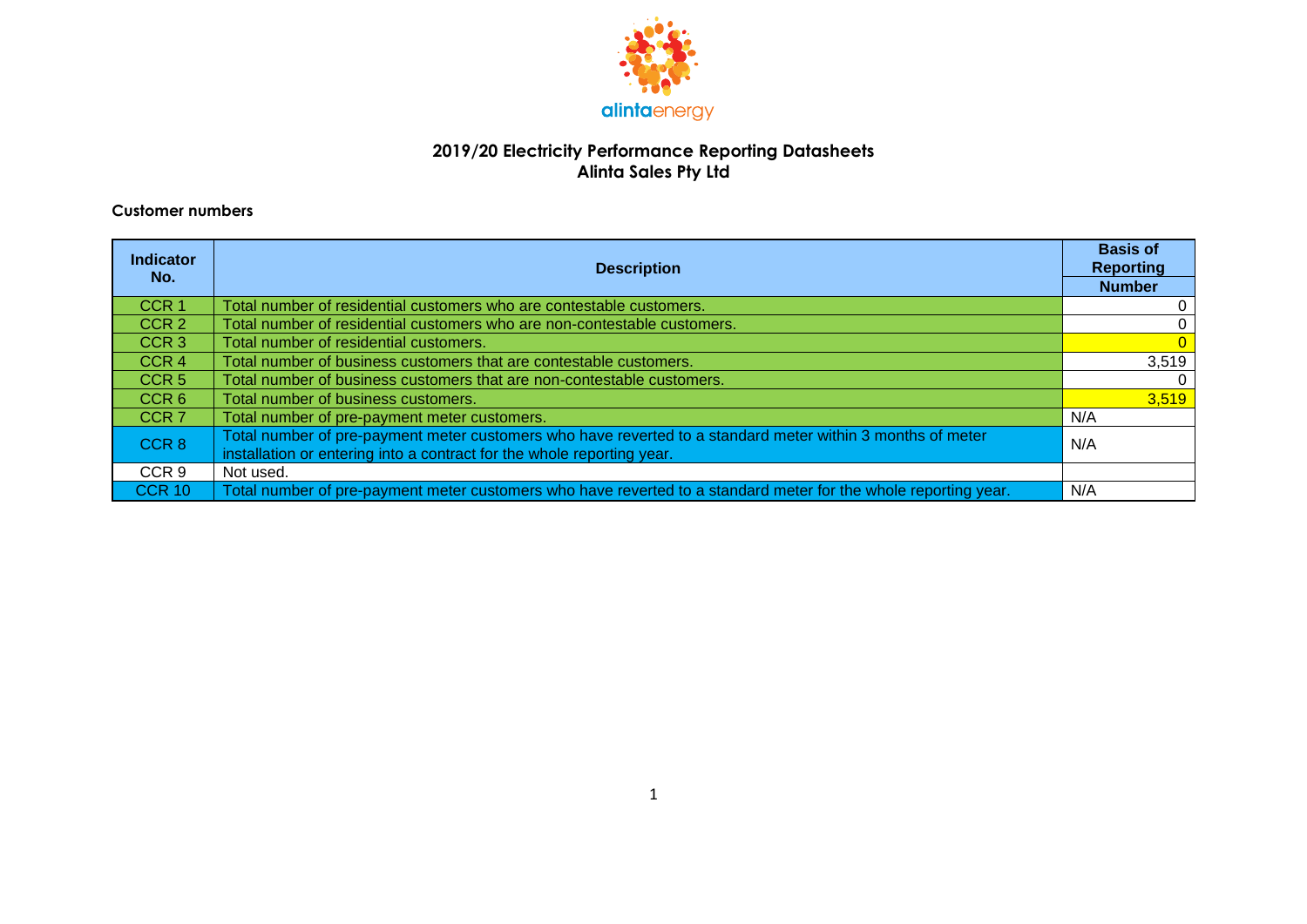

# **Billing and payment**

| <b>Indicator</b> |                                                                                                                                                                                                                    | <b>Basis of Reporting</b> |                   |
|------------------|--------------------------------------------------------------------------------------------------------------------------------------------------------------------------------------------------------------------|---------------------------|-------------------|
| No.              | <b>Description</b>                                                                                                                                                                                                 | <b>Number</b>             | <b>Percentage</b> |
| <b>CCR 11</b>    | Total number of residential customers who have been issued with a bill outside the prescribed maximum timeframe<br>and where the delay is due to fault on the part of the retailer.                                | $\Omega$                  |                   |
| <b>CCR 12</b>    | Percentage of residential customers who have been issued with a bill outside the prescribed maximum timeframe<br>and where the delay is due to fault on the part of the retailer.                                  |                           |                   |
| <b>CCR 13</b>    | Total number of residential customers who have been issued with a bill outside the prescribed maximum timeframe<br>and where the delay is due to the retailer not receiving the billing data from the distributor. | $\Omega$                  |                   |
| <b>CCR 14</b>    | Percentage of residential customers who have been issued with a bill outside the prescribed maximum timeframe<br>and where the delay is due to the retailer not receiving the billing data from the distributor.   |                           |                   |
| <b>CCR 15</b>    | Not used.                                                                                                                                                                                                          |                           |                   |
| CCR 16           | Not used.                                                                                                                                                                                                          |                           |                   |
| <b>CCR 17</b>    | Total number of residential customers who are subject to an instalment plan.                                                                                                                                       | $\Omega$                  |                   |
| <b>CCR 18</b>    | Percentage of residential accounts who are subject to an instalment plan.                                                                                                                                          |                           |                   |
| <b>CCR 19</b>    | Total number of residential customers who have been granted additional time to pay a bill.                                                                                                                         | $\Omega$                  |                   |
| <b>CCR 20</b>    | Percentage of residential customers who have been granted additional time to pay a bill.                                                                                                                           |                           |                   |
| <b>CCR 21</b>    | Not used.                                                                                                                                                                                                          |                           |                   |
| <b>CCR 22</b>    | Not used.                                                                                                                                                                                                          |                           |                   |
| <b>CCR 23</b>    | Total number of business customers that have been issued with a bill outside the prescribed maximum timeframe.                                                                                                     | $\Omega$                  |                   |
| <b>CCR 24</b>    | Percentage of business customers that have been issued with a bill outside the prescribed maximum timeframe.                                                                                                       |                           |                   |
| <b>CCR 25</b>    | Total number of business customers that are subject to an instalment plan.                                                                                                                                         | 63                        |                   |
| <b>CCR 26</b>    | Percentage of business customers that are subject to an instalment plan.                                                                                                                                           |                           | 1.8%              |
| <b>CCR 27</b>    | Total number of business customers that have been granted additional time to pay a bill.                                                                                                                           | 178                       |                   |
| <b>CCR 28</b>    | Percentage of business customers that have been granted additional time to pay a bill.                                                                                                                             |                           | 5.1%              |
| <b>CCR 29</b>    | Not used.                                                                                                                                                                                                          |                           |                   |
| <b>CCR 30</b>    | Not used.                                                                                                                                                                                                          |                           |                   |
| <b>CCR 31</b>    | Total number of residential customers who have lodged security deposits in relation to their residential customer<br>account.                                                                                      | $\Omega$                  |                   |
| <b>CCR 32</b>    | Percentage of residential customers who have lodged security deposits in relation to their residential customer<br>account.                                                                                        |                           |                   |
| <b>CCR 33</b>    | Total number of business customers that have lodged security deposits in relation to their business customer<br>account.                                                                                           | 0                         |                   |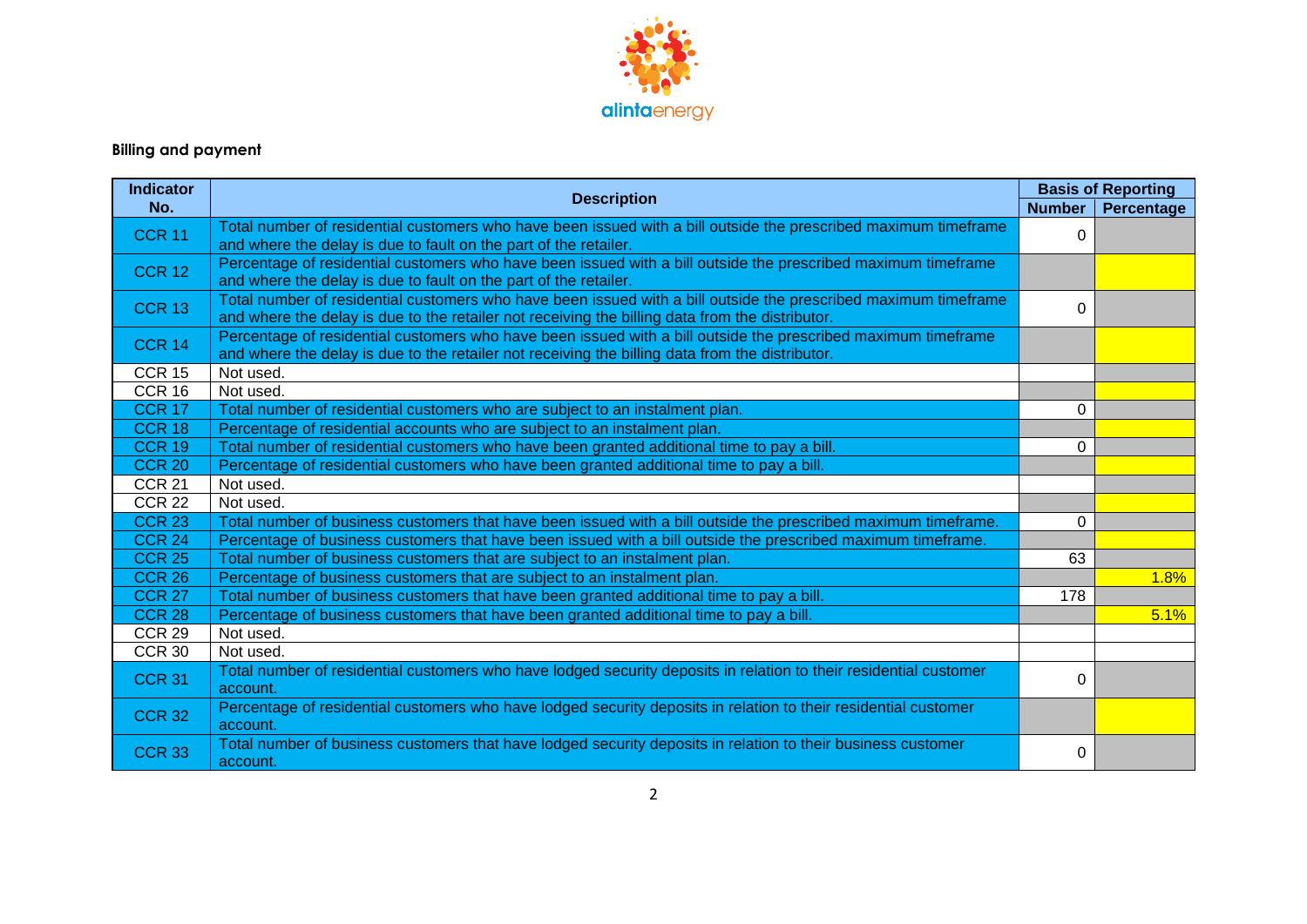

| <b>Indicator</b> |                                                                                                                 | <b>Basis of Reporting</b> |            |
|------------------|-----------------------------------------------------------------------------------------------------------------|---------------------------|------------|
| No.              | <b>Description</b>                                                                                              | <b>Number</b>             | Percentage |
| <b>CCR 34</b>    | Percentage of business customers that have lodged security deposits in relation to their business customer      |                           |            |
|                  | account.                                                                                                        |                           |            |
| <b>CCR 35</b>    | Total number of residential customers who have had their direct debit plans terminated.                         |                           |            |
| <b>CCR 36</b>    | Percentage of residential customers who have had their direct debit plans terminated.                           |                           |            |
| <b>CCR 37</b>    | Total number of business customers that have had their direct debit plans terminated.                           |                           |            |
| <b>CCR 38</b>    | Percentage of business customers that have had their direct debit plans terminated.                             |                           |            |
| <b>CCR 39</b>    | The number of pre-payment meter customers who have informed the retailer that the customer is experiencing      | N/A                       |            |
|                  | payment difficulties or financial hardship.                                                                     |                           |            |
| <b>CCR 117</b>   | Total number of residential customers using Centrelink's Centrepay to pay their energy bill debt as at 30 June. |                           |            |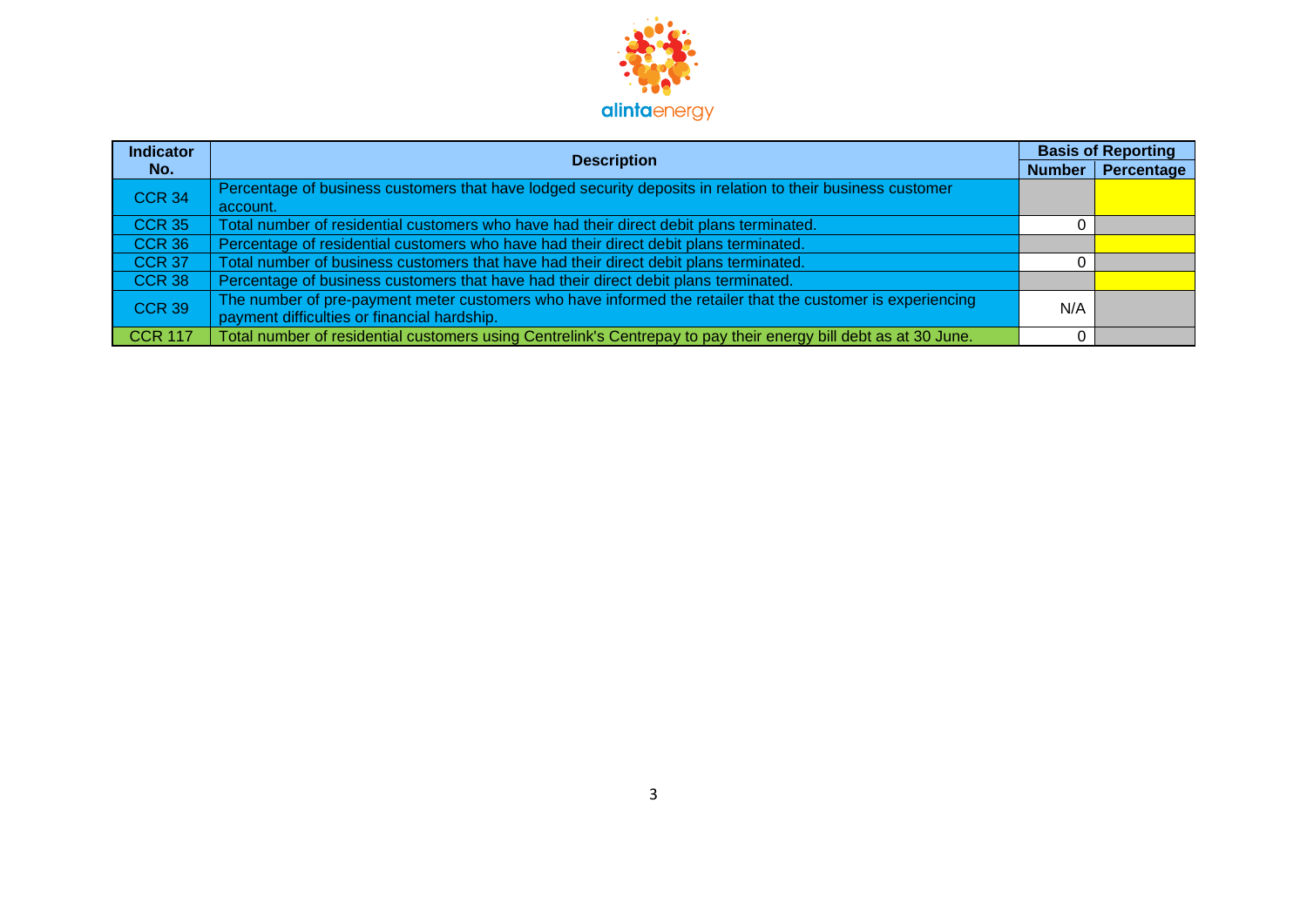

## **Disconnections for non-payment**

| <b>Indicator</b> | <b>Description</b>                                                                                                                                                                                                                           |               | <b>Basis of Reporting</b> |
|------------------|----------------------------------------------------------------------------------------------------------------------------------------------------------------------------------------------------------------------------------------------|---------------|---------------------------|
| No.              |                                                                                                                                                                                                                                              | <b>Number</b> | Percentage                |
| <b>CCR 40</b>    | Total number of residential customer disconnections for failure to pay a bill.                                                                                                                                                               | 0             |                           |
| <b>CCR 41</b>    | Percentage of residential customer disconnections for failure to pay a bill.                                                                                                                                                                 |               |                           |
| <b>CCR 42</b>    | Total number of business customer disconnections for failure to pay a bill.                                                                                                                                                                  | 6             |                           |
| <b>CCR 43</b>    | Percentage of business customer disconnections for failure to pay a bill.                                                                                                                                                                    |               | 0.2%                      |
| <b>CCR 44</b>    | Total number of residential customer disconnections involving customers who were the subject of an instalment<br>plan.                                                                                                                       | 0             |                           |
| <b>CCR 45</b>    | Percentage of residential customer disconnections involving customers who were the subject of an instalment plan.                                                                                                                            |               |                           |
| <b>CCR 46</b>    | Total number of residential customer disconnections involving customers who were disconnected on at least 1<br>other occasion during the reporting year or the previous reporting year.                                                      | $\Omega$      |                           |
| <b>CCR 47</b>    | Percentage of residential customer disconnections involving customers who were disconnected on at least 1 other<br>occasion during the reporting year or the previous reporting year.                                                        |               |                           |
| <b>CCR 48</b>    | Total number of residential customer disconnections involving customers who were the subject of a concession.                                                                                                                                | $\Omega$      |                           |
| <b>CCR 49</b>    | Percentage of residential customer disconnections involving customers who were the subject of a concession.                                                                                                                                  |               |                           |
| <b>CCR 50</b>    | Total number of pre-payment meter customer disconnections.                                                                                                                                                                                   | N/A           |                           |
| <b>CCR 51</b>    | Percentage of pre-payment meter customer disconnections.                                                                                                                                                                                     |               |                           |
| <b>CCR 52</b>    | Not used.                                                                                                                                                                                                                                    |               |                           |
| <b>CCR 53</b>    | Total number of pre-payment meter customer disconnections involving pre-payment meter customers who the<br>retailer identifies have been disconnected 2 or more times in any 1 month period for longer than 120 minutes on<br>each occasion. | N/A           |                           |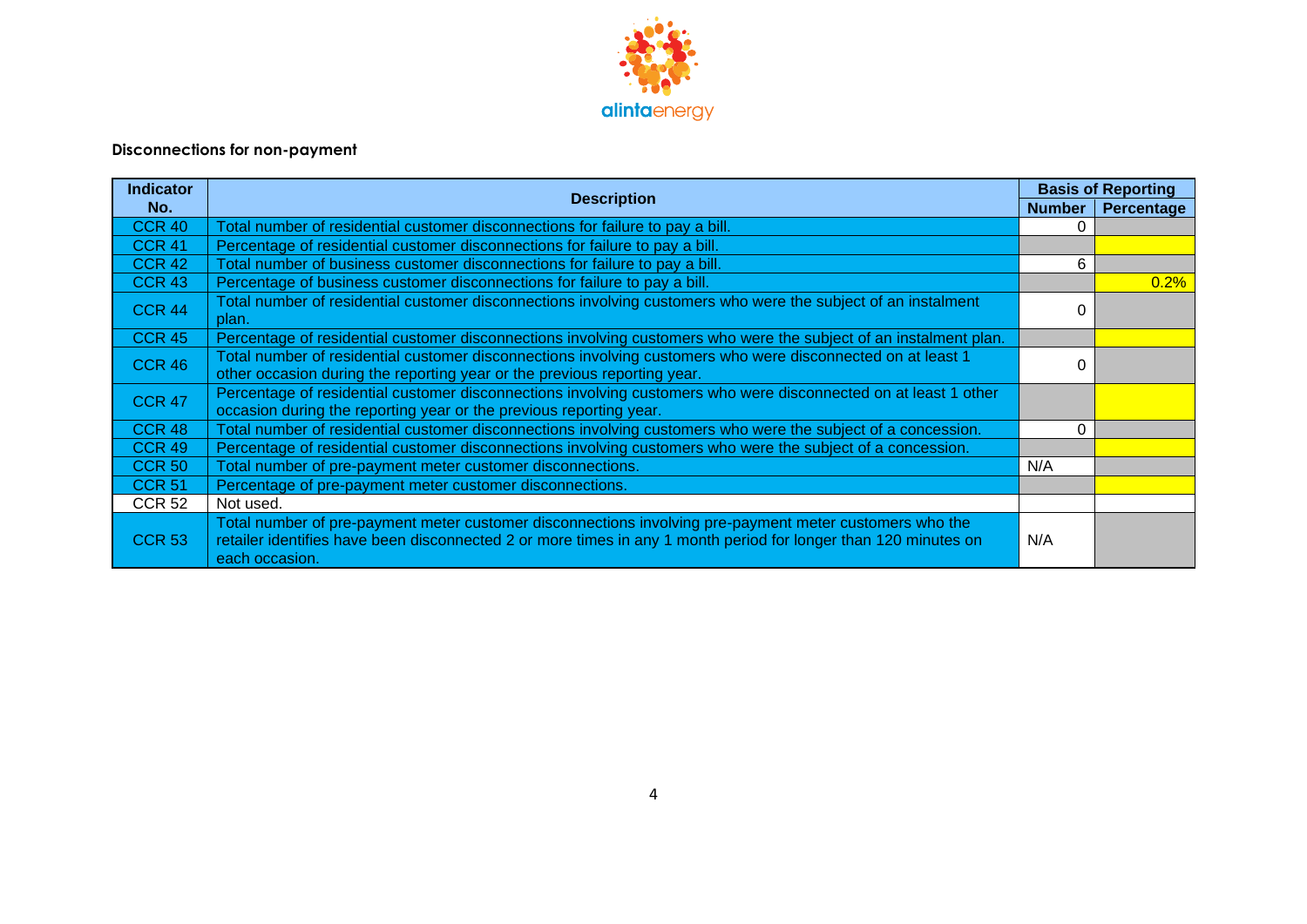

#### **Reconnections**

| <b>Indicator</b> |                                                                                                                                                                                                                 |               | <b>Basis of Reporting</b> |
|------------------|-----------------------------------------------------------------------------------------------------------------------------------------------------------------------------------------------------------------|---------------|---------------------------|
| No.              | <b>Description</b>                                                                                                                                                                                              | <b>Number</b> | Percentage                |
| <b>CCR 54</b>    | Total number of residential customer reconnections requested by the retailer within 7 days of requesting the<br>customer be disconnected.                                                                       | $\Omega$      |                           |
| <b>CCR 55</b>    | Percentage of residential customer reconnections requested by the retailer within 7 days of requesting the<br>customer be disconnected.                                                                         |               |                           |
| <b>CCR 56</b>    | Total number of business customer reconnections requested by the retailer within 7 days of requesting the<br>customer be disconnected.                                                                          | 6             |                           |
| <b>CCR 57</b>    | Percentage of business customer reconnections requested by the retailer within 7 days of requesting the customer<br>be disconnected.                                                                            |               | 100.0%                    |
| <b>CCR 58</b>    | Total number of residential customer reconnections within 7 days involving customers who were the subject of an<br>instalment plan.                                                                             | $\Omega$      |                           |
| <b>CCR 59</b>    | Percentage of residential customer disconnections reconnected within 7 days involving customers who were the<br>subject of an instalment plan.                                                                  |               |                           |
| <b>CCR 60</b>    | Total number of residential customer reconnections within 7 days involving customers who were reconnected on at<br>least 1 other occasion during the reporting year or the previous reporting year.             | $\Omega$      |                           |
| <b>CCR 61</b>    | Percentage of residential customers disconnections reconnected within 7 days involving customers who were<br>reconnected on at least 1 other occasion during the reporting year or the previous reporting year. |               |                           |
| <b>CCR 62</b>    | Total number of residential customer reconnections within 7 days involving customers who were the subject of a<br>concession.                                                                                   | $\Omega$      |                           |
| <b>CCR 63</b>    | Percentage of residential customer disconnections reconnected within 7 days involving customers who were the<br>subject of a concession.                                                                        |               |                           |
| <b>CCR 64</b>    | Total number of residential customer reconnections requested by the retailer after requesting the customer be<br>disconnected (including those who were reconnected within 7 days).                             | $\Omega$      |                           |
| <b>CCR 65</b>    | Percentage of residential customer reconnections requested by the retailer after requesting the customer be<br>disconnected (including those who were reconnected within 7 days).                               |               |                           |
| <b>CCR 66</b>    | Total number of residential customer reconnections requested by the retailer that were not reconnected within the<br>prescribed timeframe.                                                                      | 0             |                           |
| <b>CCR 67</b>    | Percentage of residential customer reconnections requested by the retailer that were not reconnected within the<br>prescribed timeframe.                                                                        |               |                           |
| <b>CCR 68</b>    | Total number of business customer reconnections requested by the retailer after requesting the customer be<br>disconnected (including those who were reconnected within 7 days).                                | 6             |                           |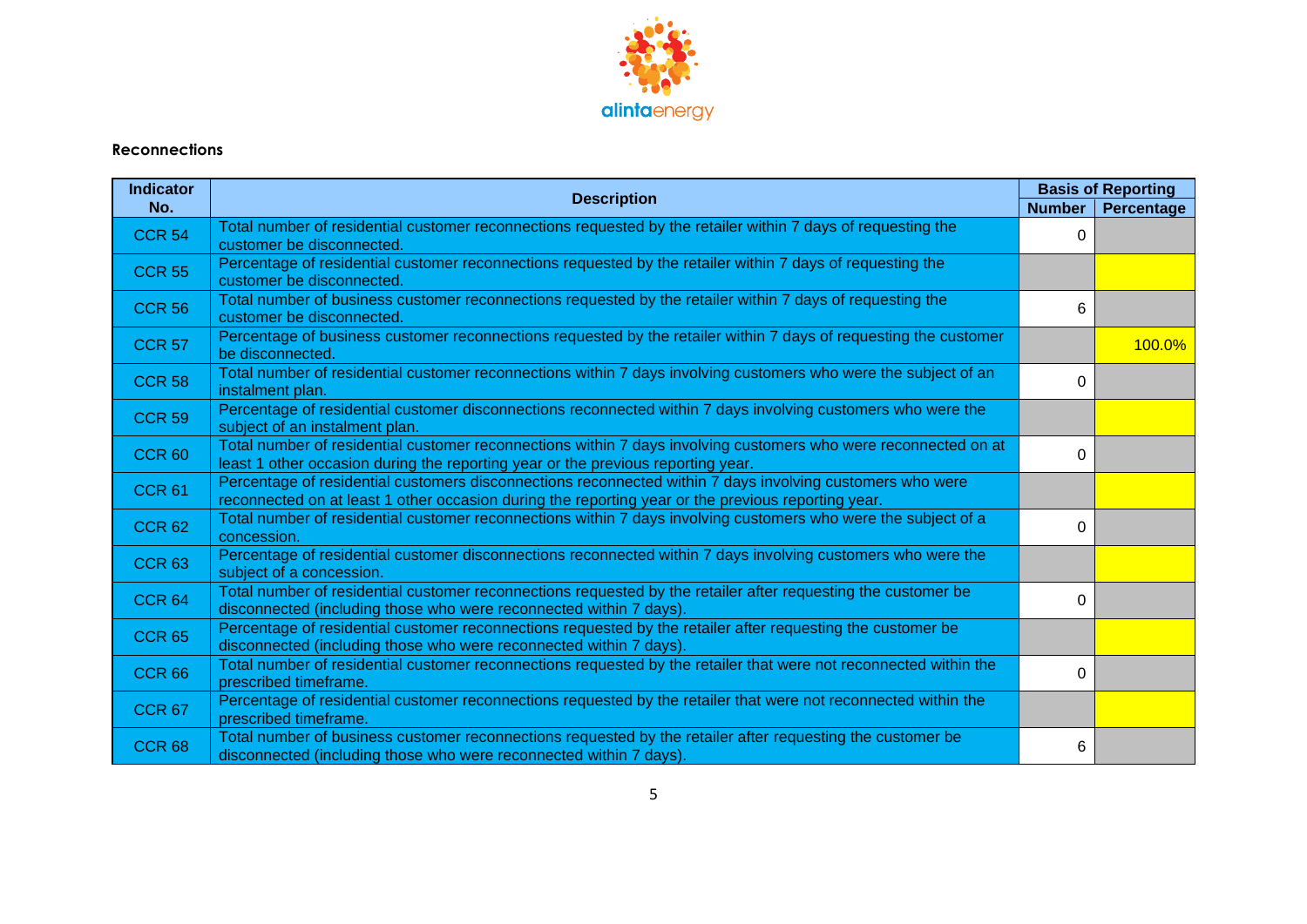

| <b>Indicator</b> | <b>Description</b>                                                                                                                                                             | <b>Basis of Reporting</b> |            |
|------------------|--------------------------------------------------------------------------------------------------------------------------------------------------------------------------------|---------------------------|------------|
| No.              |                                                                                                                                                                                | Number                    | Percentage |
| <b>CCR 69</b>    | Percentage of business customer reconnections requested by the retailer after requesting the customer be<br>disconnected (including those who were reconnected within 7 days). |                           | $100.0\%$  |
| <b>CCR 70</b>    | Total number of business customer reconnections requested by the retailer that were not reconnected within the<br>prescribed timeframe.                                        |                           |            |
| <b>CCR 71</b>    | Percentage of business customer reconnections requested by the retailer that were not reconnected within the<br>prescribed timeframe.                                          |                           |            |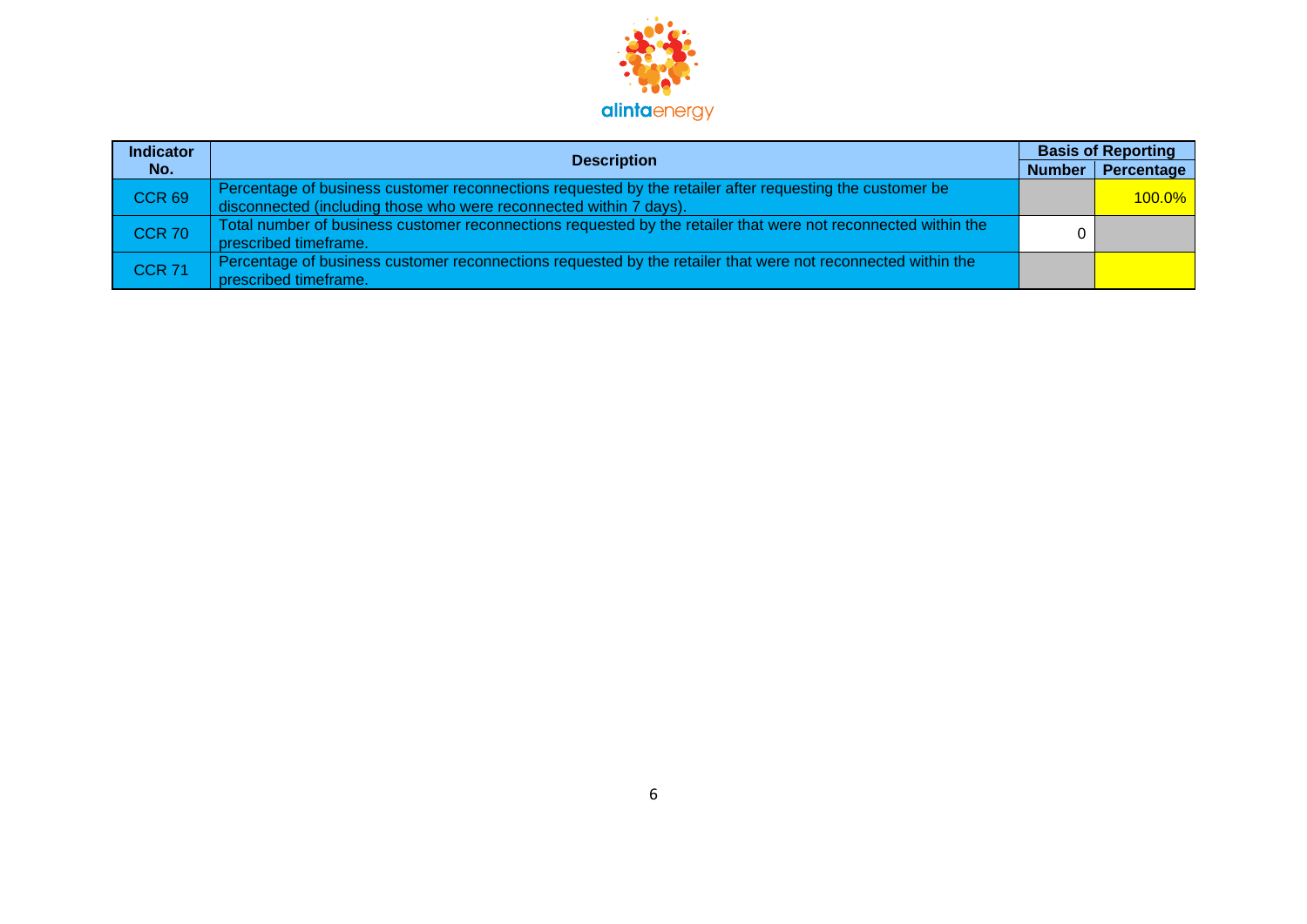

## **Complaints**

| <b>Indicator</b>  |                                                                                                                                      | <b>Basis of Reporting</b> |            |
|-------------------|--------------------------------------------------------------------------------------------------------------------------------------|---------------------------|------------|
| No.               | <b>Description</b>                                                                                                                   | <b>Number</b>             | Percentage |
| <b>CCR 72</b>     | Total number of complaints received from residential customers, other than complaints received from pre-                             | 0                         |            |
|                   | payment meter customers.                                                                                                             |                           |            |
| <b>CCR 73</b>     | Total number of complaints received from business customers, other than complaints received from pre-payment<br>meter customers.     | 3                         |            |
| <b>CCR 74</b>     | Total number of residential customer complaints that are billing/credit complaints.                                                  | $\Omega$                  |            |
| <b>CCR 75</b>     | Percentage of residential customer complaints that are billing/credit complaints.                                                    |                           |            |
| <b>CCR 76</b>     | Total number of business customer complaints that are billing/credit complaints.                                                     | $\overline{2}$            |            |
| <b>CCR 77</b>     | Percentage of business customer complaints that are billing/credit complaints.                                                       |                           | 66.7%      |
| CCR <sub>78</sub> | Total number of residential customer complaints that are transfer complaints.                                                        | $\Omega$                  |            |
| <b>CCR 79</b>     | Percentage of residential customer complaints that are transfer complaints.                                                          |                           |            |
| <b>CCR 80</b>     | Total number of business customer complaints that are transfer complaints.                                                           | $\Omega$                  |            |
| <b>CCR 81</b>     | Percentage of business customer complaints that are transfer complaints.                                                             |                           |            |
| <b>CCR 82</b>     | Total number of residential customer complaints that are marketing complaints (including complaints made<br>directly to a retailer). | $\Omega$                  |            |
| <b>CCR 83</b>     | Percentage of residential customer complaints that are marketing complaints (including complaints made directly<br>to a retailer).   |                           |            |
| <b>CCR 84</b>     | Total number of business customer complaints that are marketing complaints (including complaints made directly<br>to a retailer).    | $\Omega$                  |            |
| <b>CCR 85</b>     | Percentage of business customer complaints that are marketing complaints (including complaints made directly to<br>a retailer).      |                           |            |
| <b>CCR 86</b>     | Total number of residential customer complaints that are other complaints.                                                           | $\Omega$                  |            |
| <b>CCR 87</b>     | Percentage of residential customer complaints that are other complaints.                                                             |                           |            |
| <b>CCR 88</b>     | Total number of business customer complaints that are other complaints.                                                              |                           |            |
| <b>CCR 89</b>     | Percentage of business customer complaints that are other complaints.                                                                |                           | 33.3%      |
| <b>CCR 90</b>     | Total number of residential customer complaints concluded within 15 business days.                                                   | 0                         |            |
| <b>CCR 91</b>     | Percentage of residential customer complaints concluded within 15 business days.                                                     |                           |            |
| <b>CCR 92</b>     | Total number of residential customer complaints concluded within 20 business days.                                                   | $\Omega$                  |            |
| <b>CCR 93</b>     | Percentage of residential customer complaints concluded within 20 business days.                                                     |                           |            |
| <b>CCR 94</b>     | Total number of business customer complaints concluded within 15 business days.                                                      | 2                         |            |
| <b>CCR 95</b>     | Percentage of business customer complaints concluded within 15 business days.                                                        |                           | 66.7%      |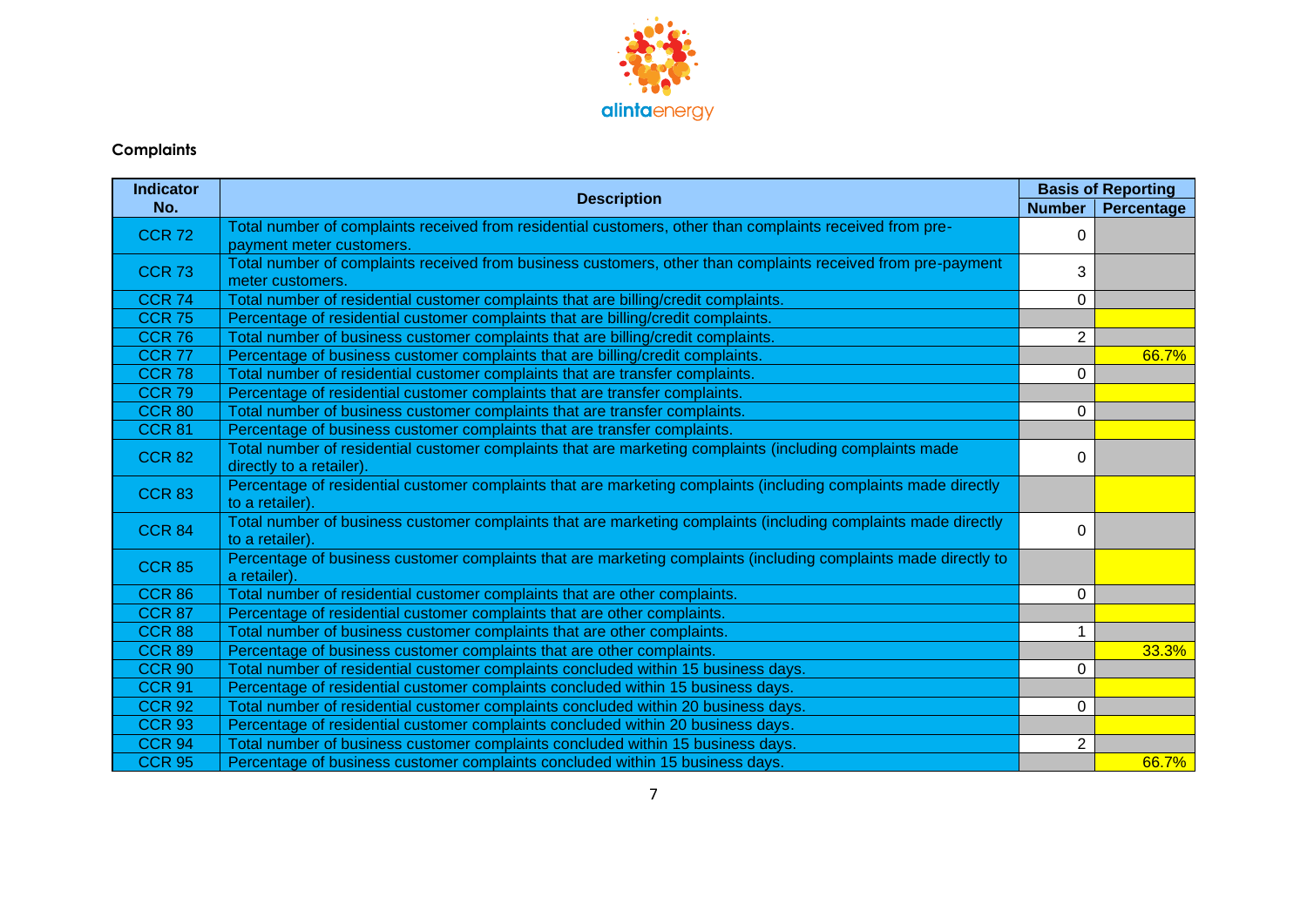

| <b>Indicator</b> | <b>Description</b>                                                                       | <b>Basis of Reporting</b> |                   |
|------------------|------------------------------------------------------------------------------------------|---------------------------|-------------------|
| No.              |                                                                                          | <b>Number</b>             | <b>Percentage</b> |
| <b>CCR 96</b>    | Total number of business customer complaints concluded within 20 business days.          |                           |                   |
| <b>CCR 97</b>    | Percentage of business customer complaints concluded within 20 business days.            |                           | 66.7%             |
| <b>CCR 98</b>    | Total number of pre-payment meter customer complaints.                                   | N/A                       |                   |
| <b>CCR 99</b>    | Total number of pre-payment meter customer complaints concluded within 15 business days. | N/A                       |                   |
| <b>CCR 100</b>   | Percentage of pre-payment meter customer complaints concluded within 15 business days.   |                           |                   |
| <b>CCR 101</b>   | Total number of pre-payment meter customer complaints concluded within 20 business days. | N/A                       |                   |
| <b>CCR 102</b>   | Percentage of pre-payment meter customer complaints concluded within 20 business days.   |                           |                   |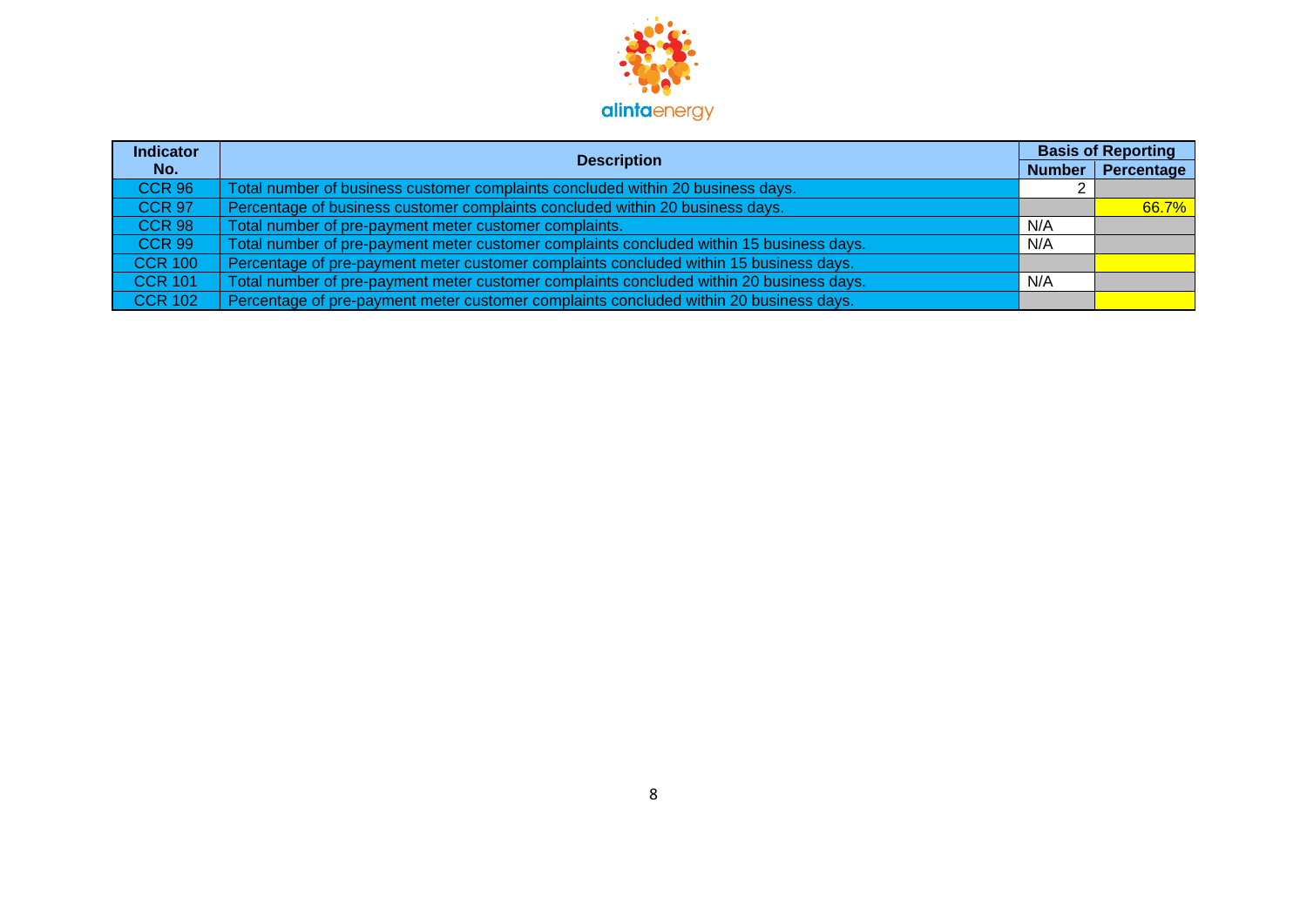

## **Compensation payments**

| Indicator No.   | <b>Description</b>                                                                   | <b>Basis of Reporting</b> |            |
|-----------------|--------------------------------------------------------------------------------------|---------------------------|------------|
|                 |                                                                                      | <b>Number</b>             | Value (\$) |
| <b>CCR 103</b>  | Total number of payments made to customers under clause 14.1 of the Code of Conduct. |                           |            |
| $\vert$ CCR 104 | Total amount paid to customers under clause 14.1 of the Code of Conduct.             |                           | N/A        |
| $\vert$ CCR 105 | Total number of payments made to customers under clause 14.2 of the Code of Conduct. |                           |            |
| $\vert$ CCR 106 | Total amount paid to customers under clause 14.2 of the Code of Conduct.             |                           | N/A        |
| $\vert$ CCR 107 | Total number of payments made to customers under clause 14.3 of the Code of Conduct. |                           |            |
| $\vert$ CCR 108 | Total amount paid to customers under clause 14.3 of the Code of Conduct.             |                           | N/A        |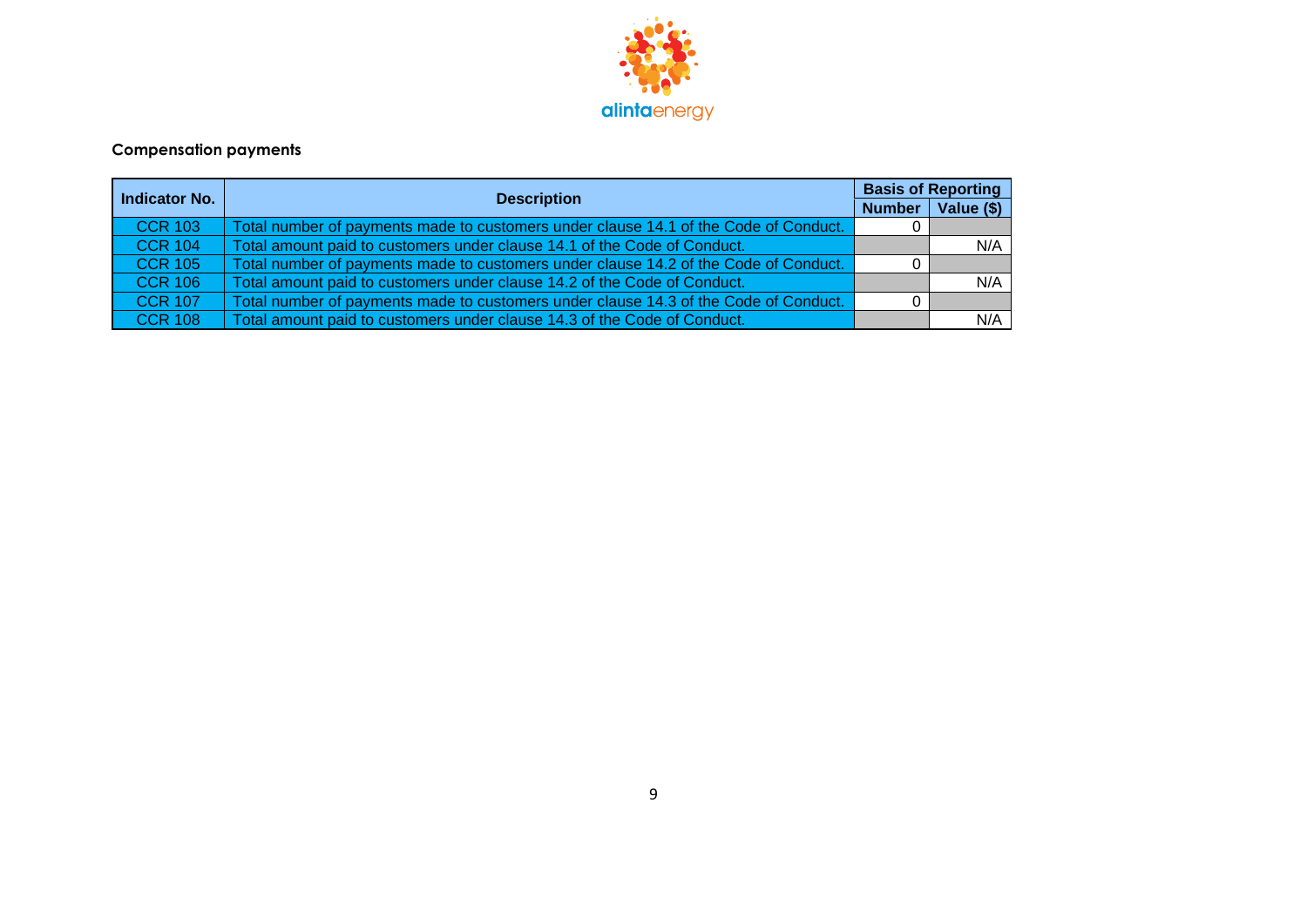

### **Call centre performance**

| <b>Indicator No.</b> |                                                                                                        | <b>Basis of Reporting</b> |              |
|----------------------|--------------------------------------------------------------------------------------------------------|---------------------------|--------------|
|                      | <b>Description</b>                                                                                     | <b>Number</b>             | Percentage   |
| <b>CCR 109</b>       | Total number of telephone calls to a call centre of the retailer.                                      | 4,570                     |              |
| <b>CCR 110</b>       | Total number of telephone calls to a call centre answered by a call centre operator within 30 seconds. | 2,651                     |              |
| <b>CCR 111</b>       | Percentage of telephone calls to a call centre answered by a call centre operator within 30 seconds.   |                           | <b>58.0%</b> |
| <b>CCR 112</b>       | Average duration (in seconds) before a call is answered by a call centre operator.                     | 63                        |              |
| <b>CCR 113</b>       | Total number of telephone calls to a call centre that are unanswered.                                  | 230                       |              |
| <b>CCR 114</b>       | Percentage of telephone calls to a call centre that are unanswered.                                    |                           | 5.0%         |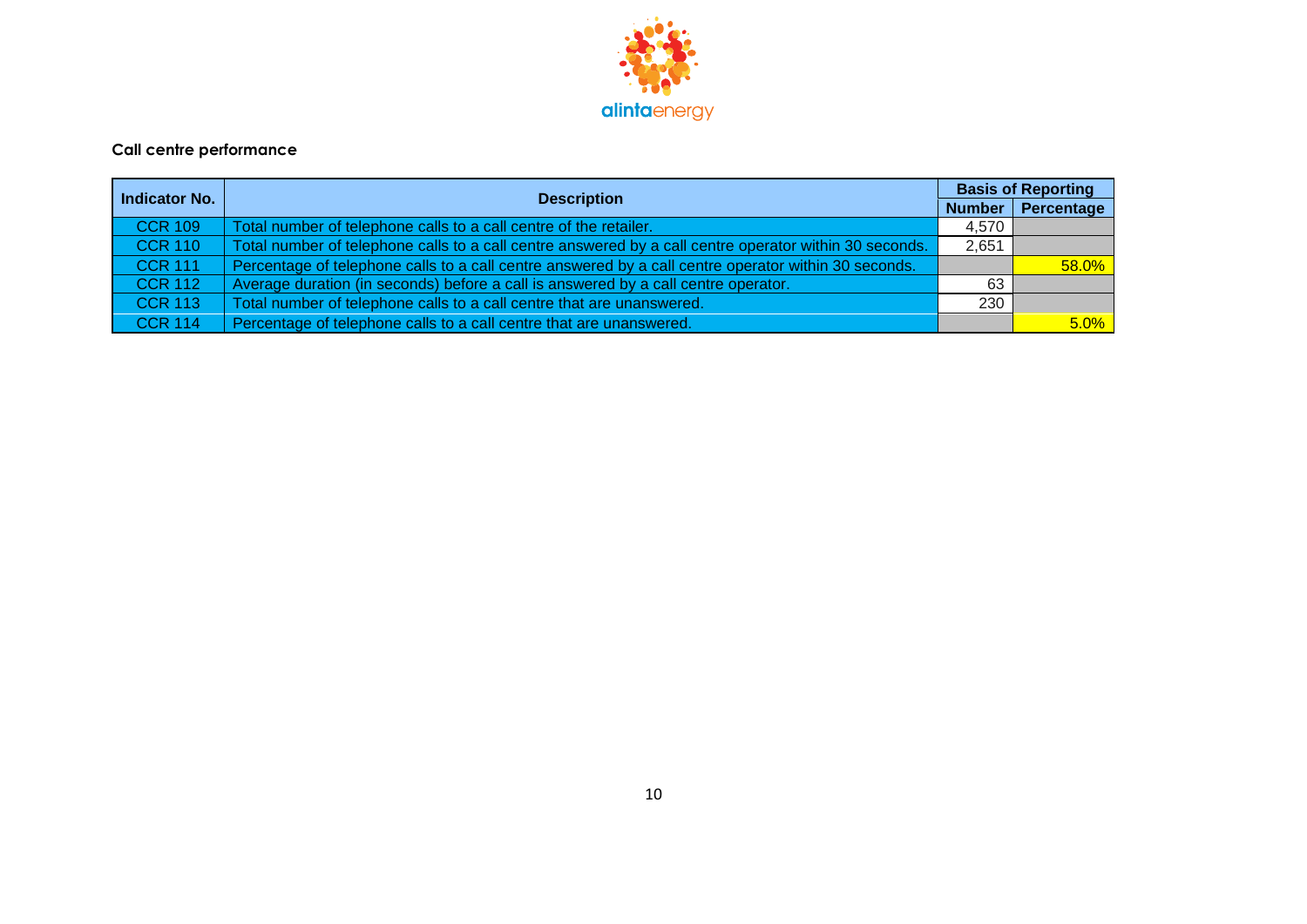

# **Energy bill debt**

| <b>Indicator</b><br>No. | <b>Description</b>                                                                                                                                                           | <b>Basis of</b><br><b>Reporting</b> |                         |
|-------------------------|------------------------------------------------------------------------------------------------------------------------------------------------------------------------------|-------------------------------------|-------------------------|
|                         |                                                                                                                                                                              | <b>Number</b>                       | <b>Value</b><br>$($ \$) |
| <b>CCR 115</b>          | Total number of residential customers (excluding hardship customers) repaying an energy bill debt as at 30 June.                                                             | 0                                   |                         |
| <b>CCR 116</b>          | Total number of business customers repaying an energy bill debt as at 30 June.                                                                                               | 353                                 |                         |
| <b>CCR 117</b>          | [Indicator CCR 117 moved to 'Billing and Payment' section].                                                                                                                  |                                     |                         |
| <b>CCR 118</b>          | Average amount of energy bill debt for residential customers (excluding hardship customers) as at 30 June.                                                                   |                                     | \$0                     |
| <b>CCR 119</b>          | Average amount of energy bill debt for business customers as at 30 June.                                                                                                     |                                     | \$6,194                 |
| <b>CCR 122</b>          | Total number of residential customers (excluding hardship customers) with energy bill debt that is over \$500 but less<br>than \$1,500 as at 30 June.                        | 0                                   |                         |
| <b>CCR 123</b>          | Total number of residential customers (excluding hardship customers) with energy bill debt that is over \$1,500 but less<br>than \$2,500 as at 30 June.                      | 0                                   |                         |
| <b>CCR 124</b>          | Total number of residential customers (excluding hardship customers) with energy bill debt that is over \$2,500 as at<br>30 June.                                            | 0                                   |                         |
| <b>CCR 125</b>          | Total number of residential customers (excluding hardship customers) who were subject to an instalment plan as at 30<br>June.                                                | 0                                   |                         |
| <b>CCR 126</b>          | Total number of residential customers (excluding hardship customers) who, during the reporting year, had their<br>instalment plan cancelled by the retailer for non-payment. | 0                                   |                         |
| <b>CCR 127</b>          | Total number of residential customers (excluding hardship customers) who, during the reporting year, successfully<br>completed their instalment plan.                        | 0                                   |                         |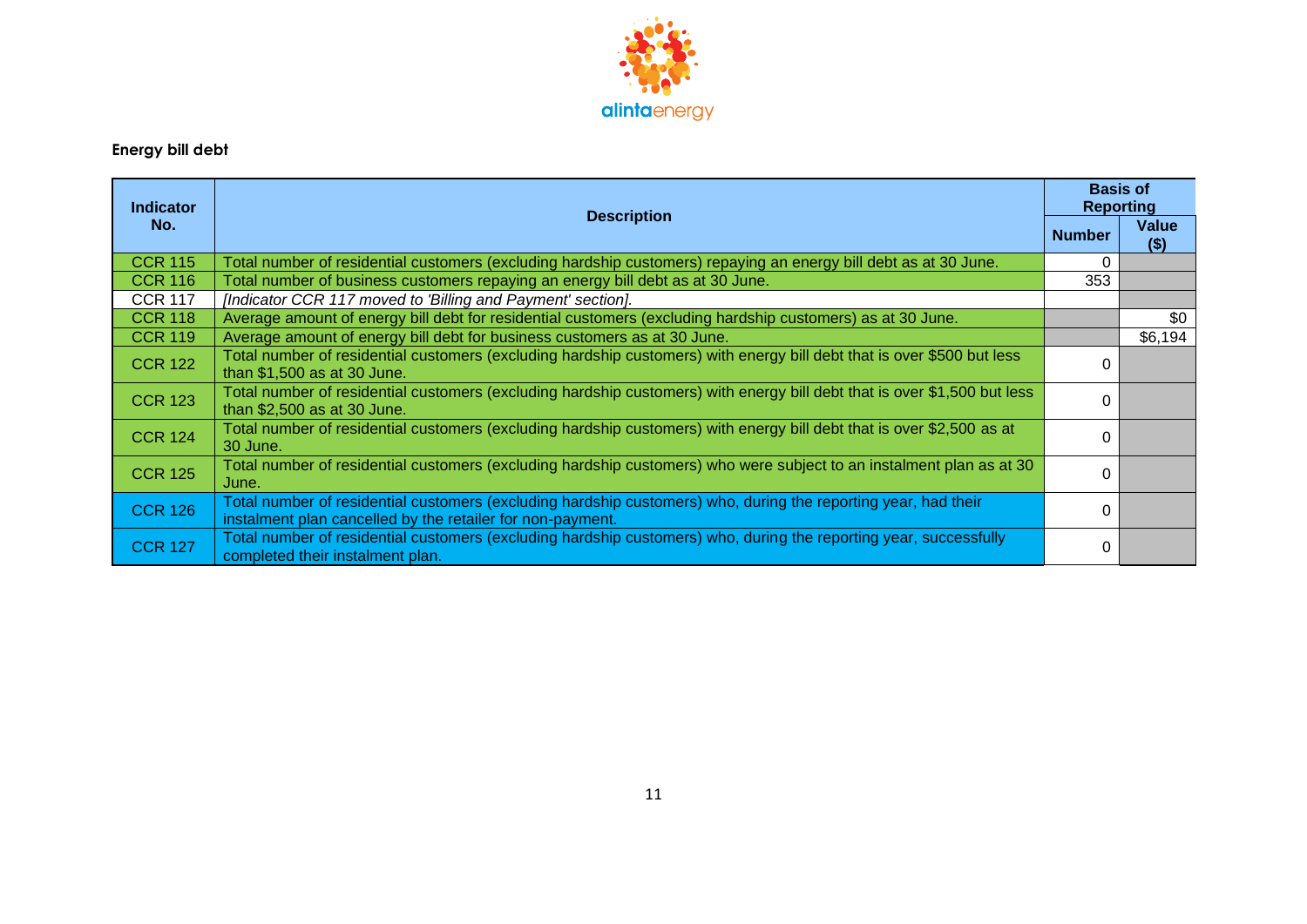

# **Hardship customers**

| <b>Indicator</b> | <b>Description</b>                                                                                                                                                                                                                                                                 | <b>Basis of</b><br><b>Reporting</b> |                  |
|------------------|------------------------------------------------------------------------------------------------------------------------------------------------------------------------------------------------------------------------------------------------------------------------------------|-------------------------------------|------------------|
| No.              |                                                                                                                                                                                                                                                                                    | <b>Number</b>                       | Value<br>$($ \$) |
| <b>CCR 120</b>   | Total number of residential customers on a retailer's hardship program as at 30 June.                                                                                                                                                                                              | 0                                   |                  |
| <b>CCR 121</b>   | Average energy bill debt of hardship customers as at 30 June.                                                                                                                                                                                                                      |                                     | N/A              |
| <b>CCR 128</b>   | Total number of hardship customers who are the subject of a concession as at 30 June.                                                                                                                                                                                              | 0                                   |                  |
| <b>CCR 129</b>   | Total number of residential customers denied access to the retailer's hardship program during the reporting year.                                                                                                                                                                  | $\Omega$                            |                  |
| <b>CCR 130</b>   | Average energy bill debt (as at the time of entering the hardship program) for those hardship customers who entered the<br>hardship program during the reporting year.                                                                                                             |                                     | N/A              |
| <b>CCR 131</b>   | Total number of hardship customers who entered the hardship program during the reporting year, with an energy bill<br>debt (as at the time of entering the hardship program) that was between \$0 and \$500.                                                                       | 0                                   |                  |
| <b>CCR 132</b>   | Total number of hardship customers who entered the hardship program during the reporting year, with an energy bill<br>debt (as at the time of entering the hardship program) that was over \$500 but less than \$1,500.                                                            | 0                                   |                  |
| <b>CCR 133</b>   | Total number of hardship customers who entered the hardship program during the reporting year, with an energy bill<br>debt (as at the time of entering the hardship program) that was over \$1,500 but less than \$2,500.                                                          | 0                                   |                  |
| <b>CCR 134</b>   | Total number of hardship customers who entered the hardship program during the reporting year, with an energy bill<br>debt (as at the time of entering the hardship program) that was \$2,500 or more.                                                                             | 0                                   |                  |
| <b>CCR 135</b>   | Total number of hardship customers who were subject to an instalment plan (excluding those who make their payment<br>plan payments using Centrepay) as at 30 June.                                                                                                                 | 0                                   |                  |
| <b>CCR 136</b>   | Total number of hardship customers using Centrepay as at 30 June.                                                                                                                                                                                                                  | 0                                   |                  |
| <b>CCR 137</b>   | Total number of residential customers who exited the hardship program during the reporting year.                                                                                                                                                                                   | 0                                   |                  |
| <b>CCR 138</b>   | Total number of residential customers who exited the hardship program during the reporting year, because they<br>successfully completed the hardship program or exited the program by agreement with the retailer.                                                                 | 0                                   |                  |
| <b>CCR 139</b>   | Total number of residential customers who exited the hardship program during the reporting year, because they were<br>excluded or removed from the hardship program for non-compliance.                                                                                            | 0                                   |                  |
| <b>CCR 140</b>   | Total number of residential customers who exited the hardship program during the reporting year, because they<br>switched, transferred or left the retailer.                                                                                                                       | 0                                   |                  |
| <b>CCR 141</b>   | Total number of residential customers who successfully completed the hardship program, or exited by agreement with<br>the retailer, during the reporting year or the previous reporting year, and who were subsequently disconnected during<br>the reporting year for non-payment. | 0                                   |                  |